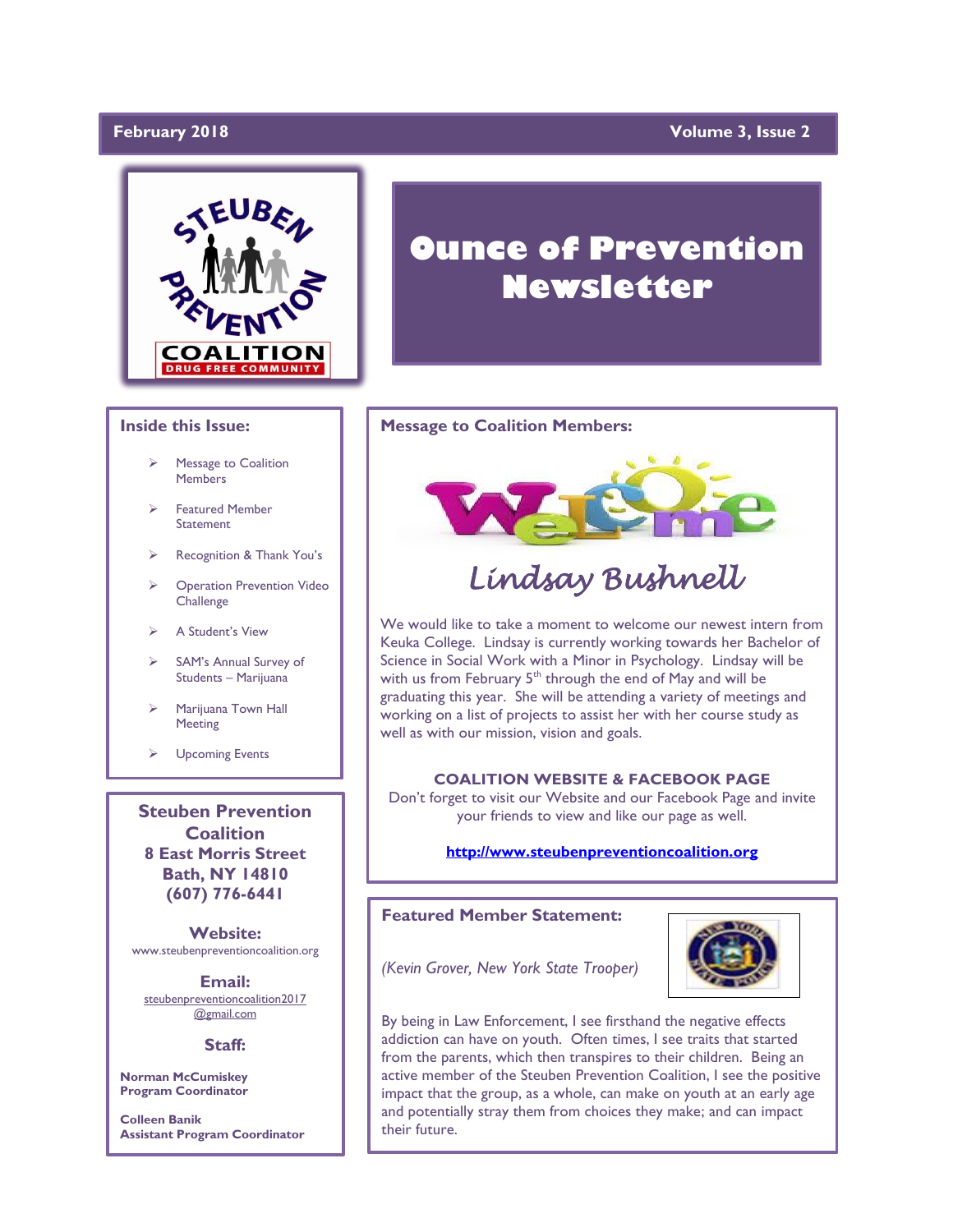# **February 2018 Page 2 Volume 3, Issue 2**

# **Recognition and Thank You Corner**

A special thank you goes out to the Steuben County Sheriff's Office and all local and state law enforcement agencies who participated for partnering with the Coalition to perform Alcohol Sales Compliance Checks in Steuben County.

We would also like to recognize the many establishments in Steuben County who passed these recent Compliance Checks:

Congratulations and thank you to you and your employees for not allowing the sale of alcohol to minors:

Harash Stop & Shop – Bath Arrow Mart – Bath Kwik Fill (54) – Bath Kwik Fill (415 – Bath Qucklee's – Bath One Stop – Bath Hatfield's – Bath Lakeview – Bath Triple K – Bath Savona Mart – Savona Flying H – Savona Pilot – Kanona 7-11 – Hornell Red Apple – Hornell Kwik Fill – N. Hornell Michael John's – Hornell 7-11 – Arkport Rite Aide – Corning Walgreens – Corning Dandy Mini Mart – Corning Wegmans – Corning Byrne Dairy – Corning Fastrac – Corning Tops – Corning A & A Foodmart – Corning Citgo – Corning Dandy Mini Mart – S. Hamilton Sunoco – Corning Beartown Beverage - Corning



# **2018 Operation Prevention Video Challenge**



Prescription opioid misuse and heroin use have reached epidemic levels. But you can change that. Students have the power to send a message to their peers about the dangers of prescription opioid misuse by creating a 30-60 second original Public Service Announcement. Grab your camera, recruit your friends, and submit your video for a chance to win \$10,000 and other great prizes. Help lead the change in schools!

# **The 2018 Operation Prevention Video Challenge is accepting entries through March 20th!**

# Check Out the Prizes

- **1st Place:** \$10,000
- **2nd Place:** \$5,000
- •**3rd Place:** \$1,000
- **People's Choice prize:** A trip to Quantico, VA for an exclusive tour of DEA training.

*1st-3rd place prizes provided by the DEA Educational Foundation. People's Choice prize provided by the DEA*

Click on the link below for full details including challenge overview, challenge rules, FAQs, Challenge Checklist & Mandatory End Frame details:

<https://www.operationprevention.com/video-challenge>

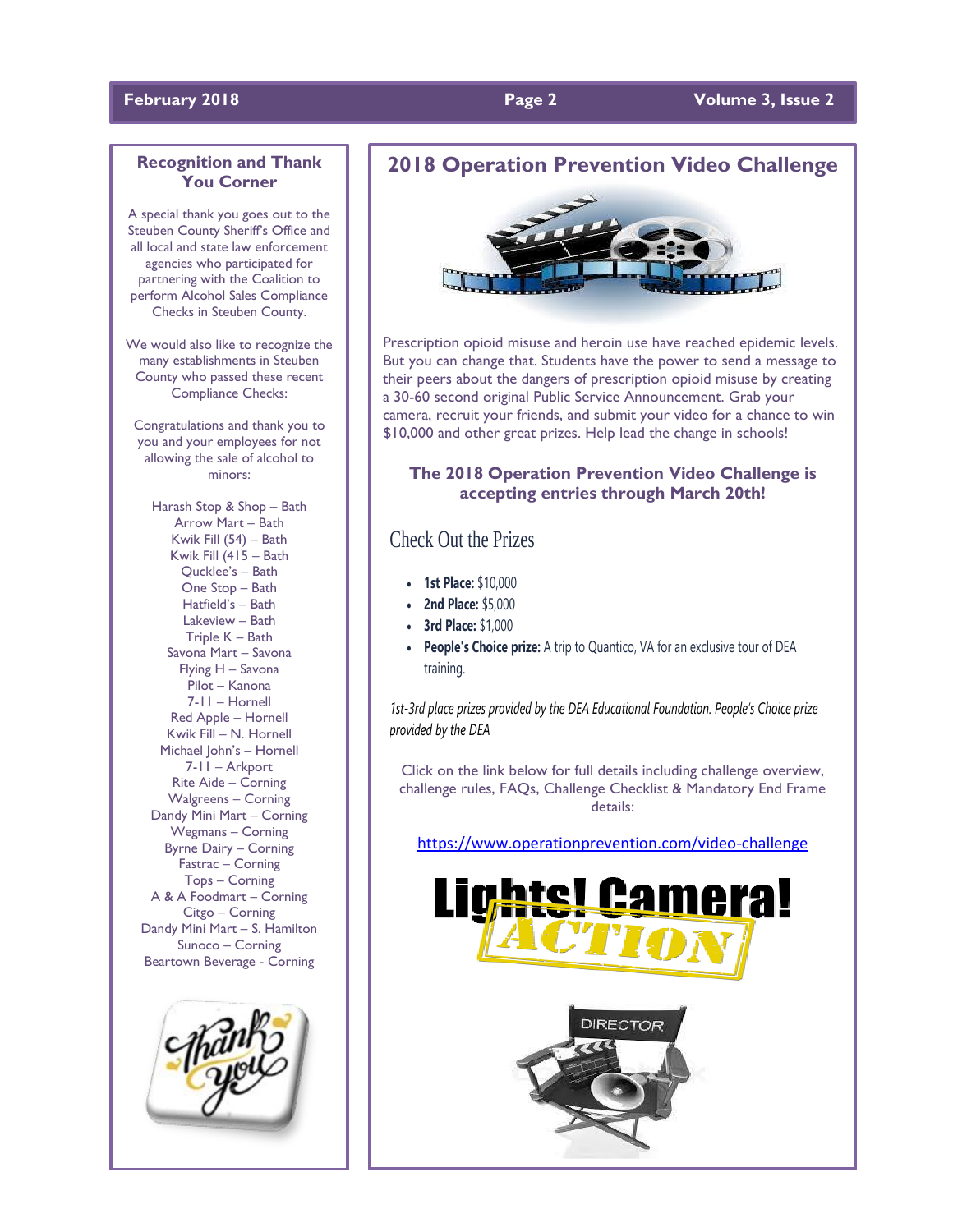# **A Student's View**

Hello! My name is **Evan Czajkowski** and I am a junior at **Haverling High School**. I was asked to write this article for the newsletter so everyone could hear about drugs and alcohol from a student's perspective, so here we go. Both of these items are very prevalent not only in my community, but also in my school. There are many kids in my high school that drink alcohol and use drugs. Some flaunt it and discuss it openly while others do it in secret and only tell a few people. However they do it, everyone at school finds out and everyone knows who does what. Some will post about it on their social media accounts of just themselves or a handful of friends while some whole sports teams do it together. The number of students that do this is overwhelming. In my school, there are lots of kids that drink alcohol and think nothing of it. Personally, I feel as though alcohol is much easier to get a hold of versus marijuana so there are a lot more kids in high school that drink alcohol regularly. One day while I was walking down the hallway, I overheard three freshmen girls taking to one another and one said that on her birthday she was "going to get so hammered" and they kept talking about their drinking plans and habits. This disturbed me because these girls were only 14 years old and for no reason should they be drinking alcohol at such a young age. In some cases, players on sports teams have shown up to team functions high on marijuana and have brought alcohol in an average everyday water bottles. Some whole friend groups smoke marijuana together and they don't think that they are doing anything wrong. What is the reason for this and why do they feel the need to do this at such a young age? The long-term effects that will come along with this drug and alcohol use will be detrimental to their health. Although there are many teens that do drink alcohol and do use drugs, there are also many people that do not. Our community needs more people like them. Whether they are the shy and quiet kids or the outspoken leaders of their class, they will be the ones to go on and do great things in the community and in life. I myself do not do any of these things and I am so pleased and thankful that the friends I have chosen do not as well. We can pick and choose who we hang around with and who you choose has a huge impact on who you are as a person. One friend may alter how you act and change your whole personality, so I think that it is best to find the right people when you are younger so that way when you are older they don't get you involved and mixed up in bad things.

# **Annual Survey of Students Shows Marijuana Use Up Among Grades 8, 10 & 12 versus 2016; Virtually All Other Substances Decreasing**

*SAM – Smart Approaches to Marijuana December 14, 2017*

(December 14, 2017 - Alexandria, VA) - The Nation's annual survey of students reported today marijuana use among all grades was higher than last year, signaling that marijuana use is rising in a growing culture of acceptability. The survey also found that students in medical marijuana law states vaped marijuana at higher rates than students in other states, and consumed pot edibles (that can come in candies, sodas, or ice-creams) at double the rate than in non-medical marijuana law states. Virtually all other substances are at their lowest point in the history of the survey. The survey does not include youth who drop out of school.

"The marijuana industry is today's Big Tobacco. They are to blame for the fact that THC candies and vapes are becoming increasingly popular among young people at a time when almost every drug using behavior is steeply falling," said SAM President Kevin A. Sabet, Ph.D. "Almost every drug other than marijuana is going down. Without lax laws and the massive commercialization of pot, it is likely we would also see a decrease in marijuana use too. These numbers are a wake-up call for the public and elected officials."

Furthermore, the survey showed significantly fewer teens in school now disapprove of regular marijuana use, with 64.7 percent of 12th graders voicing disapproval, compared to 68.5 percent last year.

The survey also showed that daily marijuana use among 12th graders is at 5.9%, compared to a low of 1.9% in 1991. It is now more popular than daily cigarette use, which is down to 4.2% compared to its peak of 24.6% in 1997.

# **From Monitoring The Future (MTF):**

Overall, 43,703 students from 360 public and private schools participated in this year's MTF survey. Since 1975, the survey has measured drug, alcohol, and cigarette use and related attitudes in 12th graders nationwide. Eighth and 10th graders were added to the survey in 1991. Survey participants generally report their drug use behaviors across three time periods: lifetime, past year, and past month. Questions are also asked about daily cigarette and marijuana use. NIDA has provided funding for the survey since its inception by a team of investigators at the University of Michigan at Ann Arbor, currently led by Dr. Richard Miech. MTF is funded under grant number DA001411. Additional information on the MTF Survey can be found at [www.drugabuse.gov/drugpages/MTF.html.](http://www.drugabuse.gov/drugpages/MTF.html)

> The University of Michigan press release can be found at [http://monitoringthefuture.org.](http://monitoringthefuture.org./)